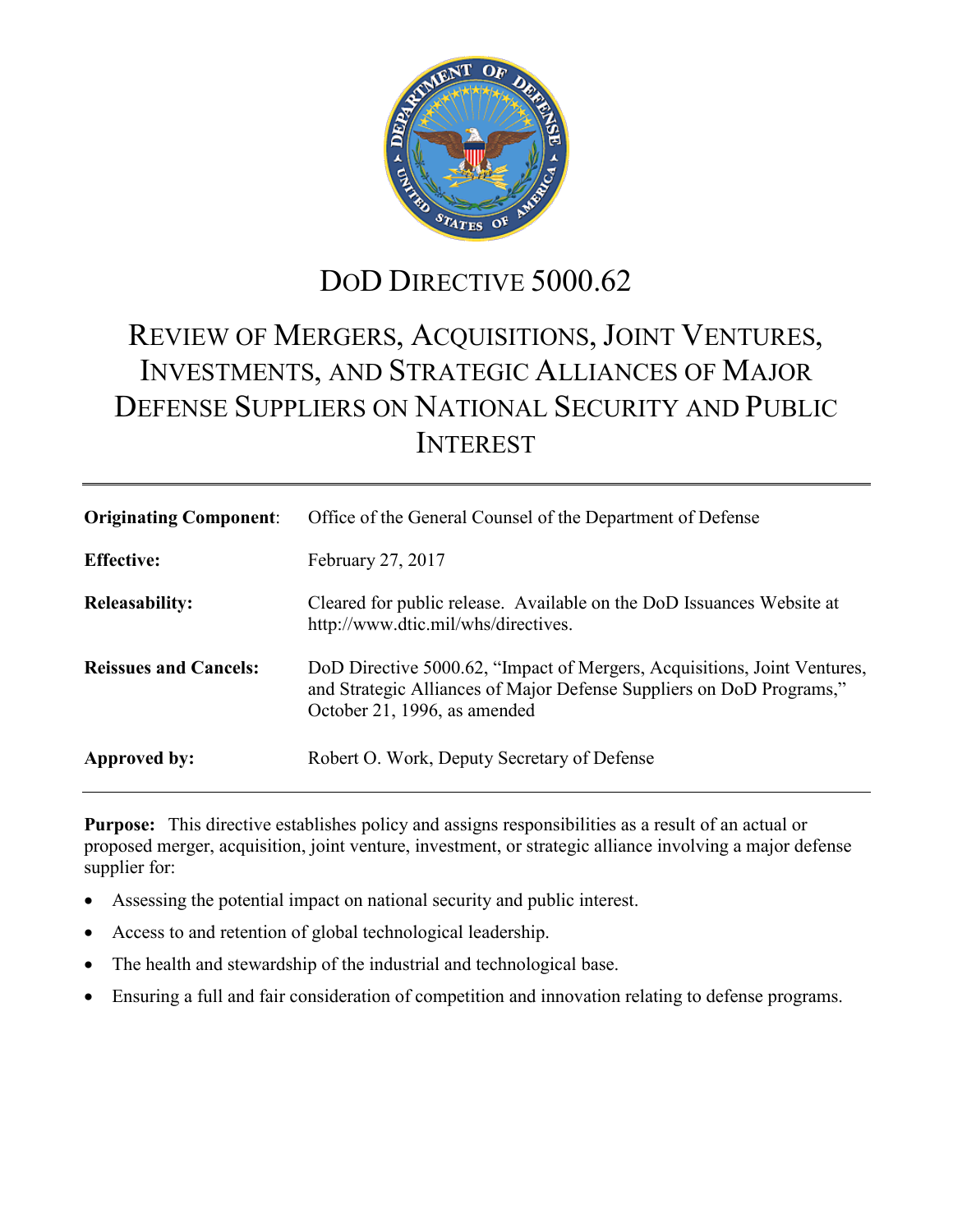## **TABLE OF CONTENTS**

| 2.3. Deputy Assistant Secretary of Defense for Manufacturing and Industrial Base Policy |  |  |
|-----------------------------------------------------------------------------------------|--|--|
|                                                                                         |  |  |
|                                                                                         |  |  |
|                                                                                         |  |  |
|                                                                                         |  |  |
| 2.7. Secretaries of the Military Departments, Directors of the Defense Agencies, and    |  |  |
|                                                                                         |  |  |
|                                                                                         |  |  |
|                                                                                         |  |  |
|                                                                                         |  |  |
| <b>REFERENCES</b>                                                                       |  |  |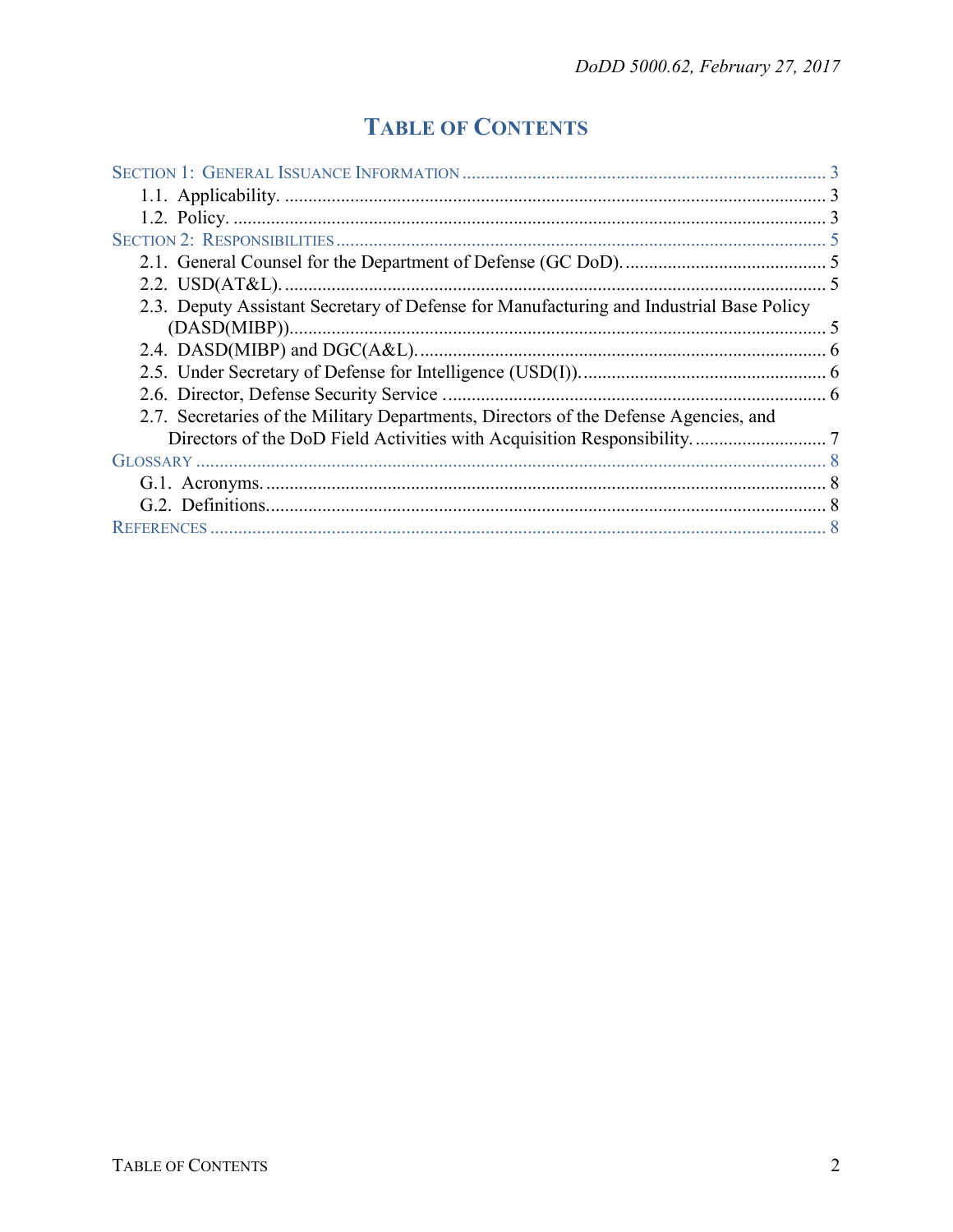## **SECTION 1: GENERAL ISSUANCE INFORMATION**

#### <span id="page-2-1"></span><span id="page-2-0"></span>**1.1. APPLICABILITY.** This issuance:

a. Applies to the OSD, the Military Departments, the Office of the Chairman of the Joint Chiefs of Staff and the Joint Staff, the Combatant Commands, the Office of the Inspector General of the Department of Defense, the Defense Agencies, the DoD Field Activities, and all other organizational entities in the DoD (referred to collectively in this issuance as the "DoD Components").

b. Applies only to covered transactions involving U.S. entities or persons; it does not apply to transactions involving foreign entities or persons.

<span id="page-2-2"></span>**1.2. POLICY.** When considering actual or proposed mergers, acquisitions, joint ventures, investments or strategic alliances with major defense suppliers, relevant law and facts will be assessed for potential implications of the covered transactions. The assessment must:

#### a. Consider:

(1) Any impact of the covered transaction on national security, the industrial and technological base, innovation, or any other potential issue including those relating to the public's interest.

(2) The potential effect on competition for DoD contracts and subcontracts, including future programs and technologies of interest to the DoD.

(3) The potential restriction or impaired access of a critical supplier to a competitor or a potential restriction or impaired market access by a supplier.

(4) Any potential benefits for the DoD that can be expected to result from the covered transaction, including any anticipated cost savings.

(5) The potential risks associated with the covered transaction on the financial stability and continued stewardship of critical military capabilities, including any anticipated increased costs.

(6) Any other factor resulting from the covered transaction that may adversely affect the satisfactory completion of current or future DoD programs or operations.

(7) Any other aspect of the covered transaction that might impact DoD access to affordable or innovative sources to include impediments to obtain essential data rights.

b. Be conducted in a comprehensive and objective manner. The assessment must be performed: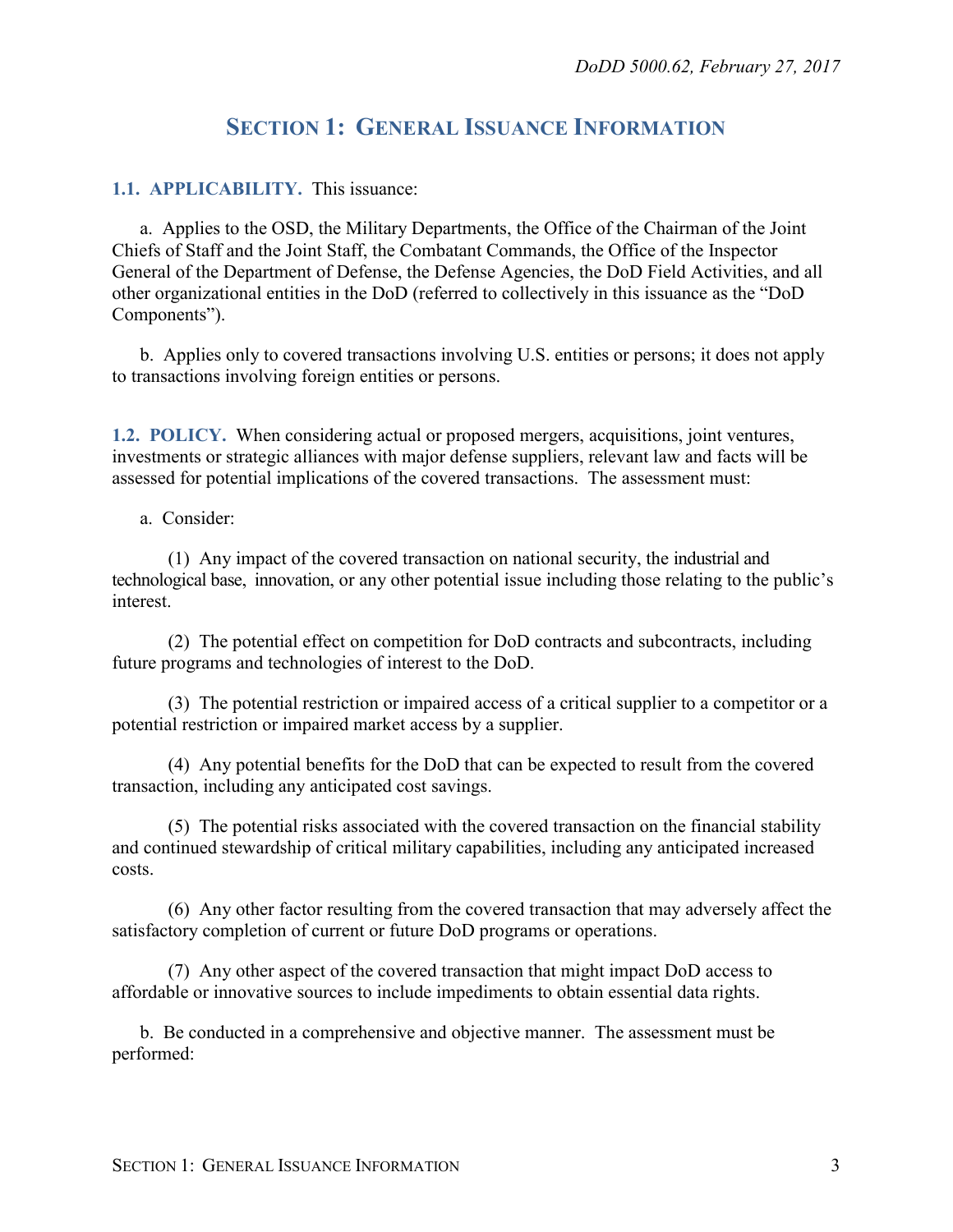(1) In a manner as timely and efficiently as possible, given the demand for accuracy, completeness, and fairness.

(2) If applicable, in cooperation with the responsible antitrust agency under Section 18a, Title 15, United States Code, by:

(a) Communicating any significant implications for the Department that may result from assessment of the covered transaction.

(b) If requested by the responsible antitrust agency, recommending actions the government should take to prevent or mitigate negative impacts resulting from assessment of a covered transaction.

(c) Participating in any discussions, interviews, and meetings conducted by the antitrust agency's review of a particular covered transaction.

(d) Providing any other additional support requested by the responsible antitrust agency as part of such agency's review of a particular covered transaction.

c. Be conducted under strict confidentiality with regard to proprietary information and in accordance with any confidentiality agreements between the Office of the General Counsel of the Department of Defense and the major defense suppliers or other interested parties.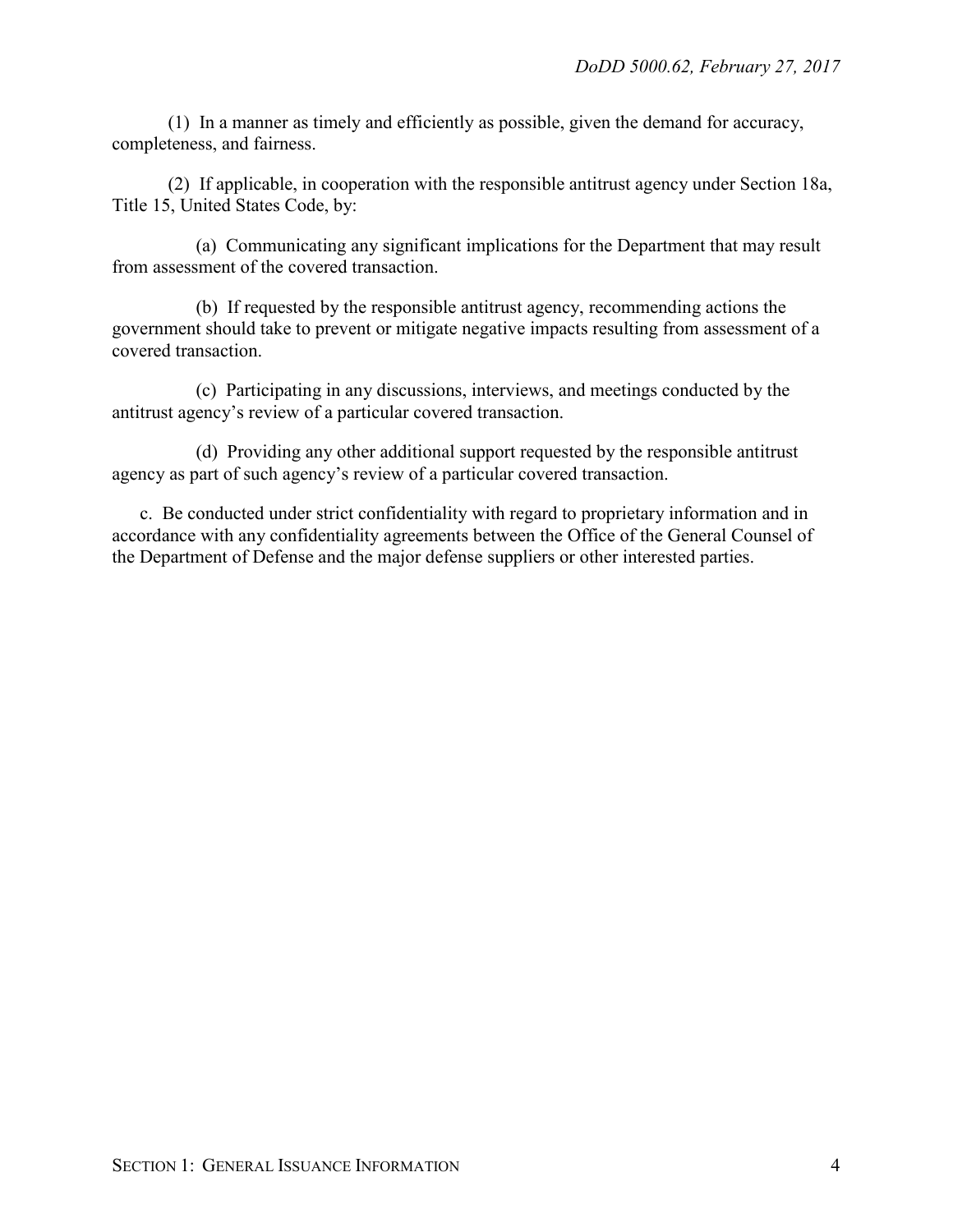### **SECTION 2: RESPONSIBILITIES**

#### <span id="page-4-1"></span><span id="page-4-0"></span>**2.1. GENERAL COUNSEL FOR THE DEPARTMENT OF DEFENSE (GC DOD).** The GC DoD:

a. Performs legal analysis and provides legal advice regarding the covered transaction.

b. When necessary, ensures that confidentiality agreements are reviewed and executed on behalf of the DoD.

c. Requests information, as needed, from third parties involved in the covered transaction and to support the DoD assessment.

d. Is the primary DoD point of contact for the responsible antitrust agency for any covered transaction under review.

e. Communicates the Department's position and recommendations on a covered transaction to the responsible antitrust agency.

f. In coordination with the Under Secretary of Defense for Acquisition, Technology, and Logistics (USD(AT&L)), may develop supporting guidance to implement this directive.

<span id="page-4-2"></span>**2.2. USD(AT&L).** Under the authority, direction, and control of the Secretary of Defense and the Deputy Secretary of Defense, the USD(AT&L):

a. Advises the Secretary of Defense and the Deputy Secretary of Defense of the impact of a covered transaction as needed, in consultation with the GC DoD.

b. Determines whether a particular contractor is a major defense supplier on behalf of the Secretary and Deputy Secretary of Defense.

c. If requested by the responsible antitrust agency, recommends actions to prevent or mitigate negative impacts resulting from a particular covered transaction.

d. In coordination with the GC DoD, may develop supporting guidance to implement this directive.

#### <span id="page-4-3"></span>**2.3. DEPUTY ASSISTANT SECRETARY OF DEFENSE FOR MANUFACTURING AND INDUSTRIAL BASE POLICY (DASD(MIBP)).** Under the authority, direction, and control of the USD(AT&L) and in addition to the responsibilities in Paragraph 2.4., the DASD(MIBP):

a. Determines if an actual or proposed merger, acquisition, joint venture, strategic alliance, or investment involving a major defense supplier is a covered transaction.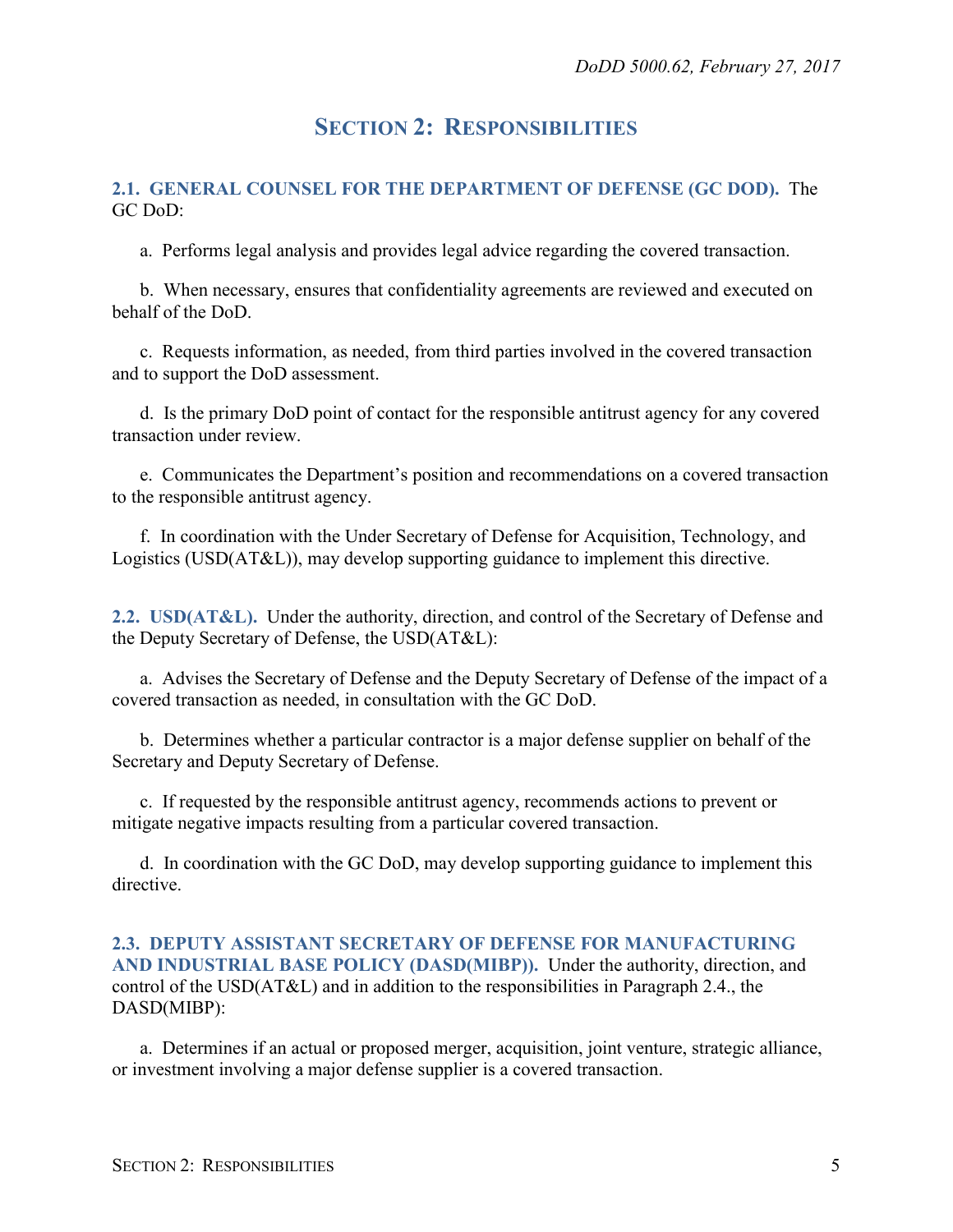b. Determines the need to initiate and conduct the DoD assessment of a particular covered transaction and its potential impact on:

- (1) National security;
- (2) The industrial and technological base;
- (3) Competition and innovation; or

(4) Any other potential issue including those relating to the public's interest.

c. Develops the recommended DoD position on a particular covered transaction for the USD(AT&L), in coordination with Deputy General Counsel for Acquisition and Logistics  $(DGC(A&L)).$ 

d. Seeks input from the appropriate DoD customers, requirements generators, program offices, or other representatives where appropriate.

e. Coordinates the antitrust review or inquiry within the Department, including coordination of contacts between DoD personnel and the responsible antitrust agency, if applicable.

<span id="page-5-0"></span>**2.4. DASD(MIBP) AND DGC(A&L).** Under the authority, direction, and control of the USD(AT&L) and GC DoD, respectively, the DASD(MIBP) and the DGC(A&L):

a. Seek input, if needed, from DoD Component customers, subject matter experts, requirements generators, program offices, or other representatives.

b. Receive comments from the parties involved in the covered transaction, competitors, or interested third parties regarding such transaction's impact.

c. Seek input, if needed, from other federal agencies or external subject matter experts.

d. Conduct interviews with DoD customers at the request of antitrust agencies, as appropriate.

e. Jointly determine whether to provide consent and authority to DoD Components to disseminate information relating to DoD views, documents, or positions on the impact that a particular covered transaction has or will have on the interests of DoD or national security.

<span id="page-5-1"></span>**2.5. UNDER SECRETARY OF DEFENSE FOR INTELLIGENCE (USD(I)).** In accordance with DoD Directive 5143.01 and DoD Instruction 5220.22, the USD(I) advises the USD(AT&L) on matters involving the National Industrial Security Program requirements if a party to a covered transaction has contracts requiring access to classified information.

<span id="page-5-2"></span>**2.6. DIRECTOR, DEFENSE SECURITY SERVICE .** Under the authority, direction, and control of the USD(I), and in accordance with DoD Instruction 5220.22, the Director, Defense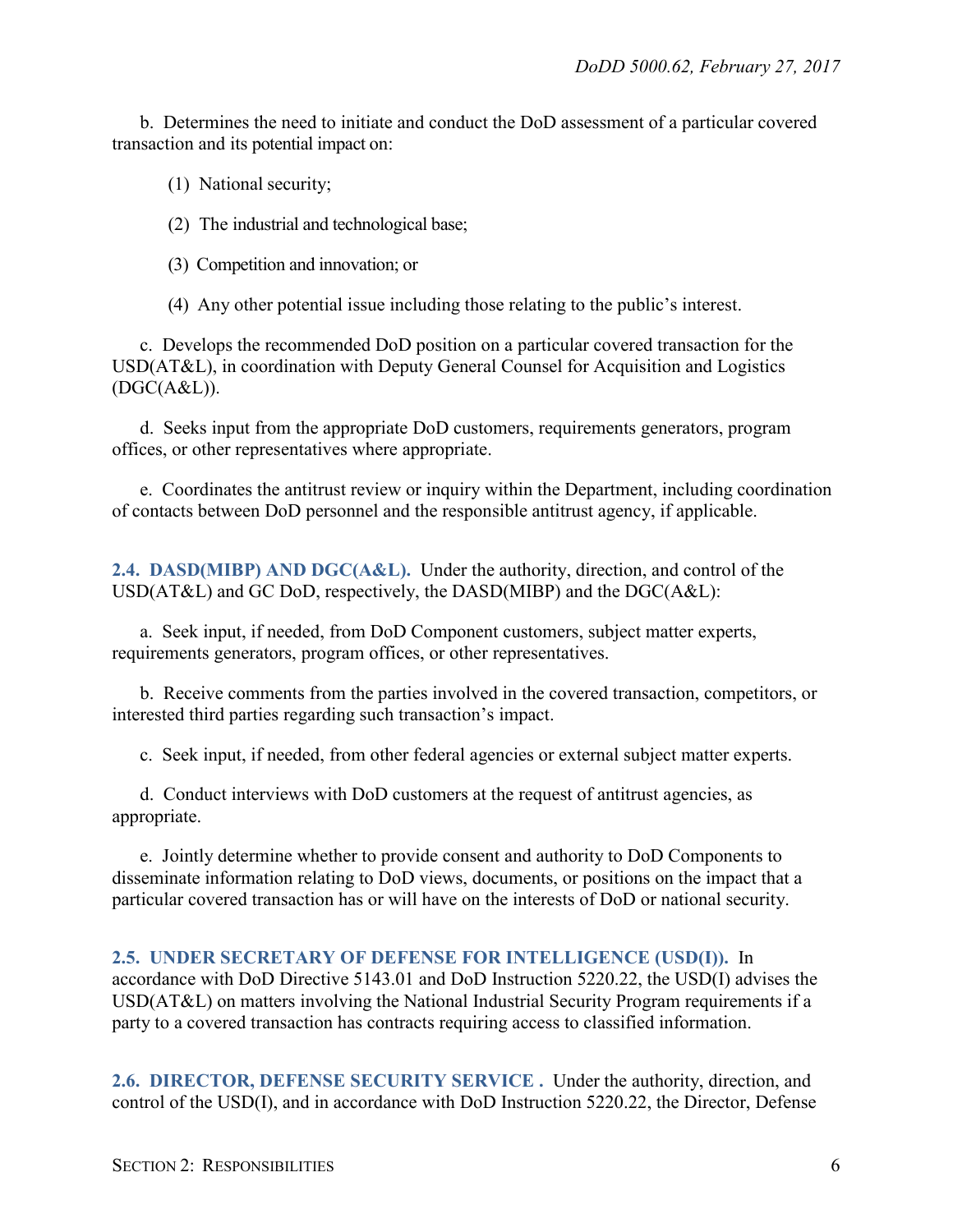Security Service, consults with the USD(I) and the USD(AT&L) on the impact of a covered transaction on facility clearances granted under the National Industrial Security Program.

<span id="page-6-0"></span>**2.7. SECRETARIES OF THE MILITARY DEPARTMENTS, DIRECTORS OF THE DEFENSE AGENCIES, AND DIRECTORS OF THE DOD FIELD ACTIVITIES WITH ACQUISITION RESPONSIBILITY.** The Secretaries of the Military Departments, Directors of the Defense Agencies, and Directors of the DoD Field Activities with acquisition responsibility:

a. Participate in the review of a particular covered transaction upon request by the OSD to ensure that:

(1) Personnel within their respective DoD Component comply with this directive.

(2) All relevant information is provided to the OSD in an objective and timely manner from within their respective DoD Component.

(3) Personnel within their respective DoD Component do not disseminate information relating to DoD views, documents, or positions on the impact that a particular covered transaction has or will have on the DoD or national security to the antitrust agencies, the media, financial community, or any other parties without explicit consent and authority to do so from the Office of the Secretary of Defense in accordance with Paragraph 2.4.e.

(4) All personnel within their respective DoD Component comply with the confidentiality agreement when a DoD confidentiality agreement is in place in accordance with Paragraph 2.1.b.

b. May recommend to the GC DoD to initiate an assessment of a covered transaction in accordance with this directive.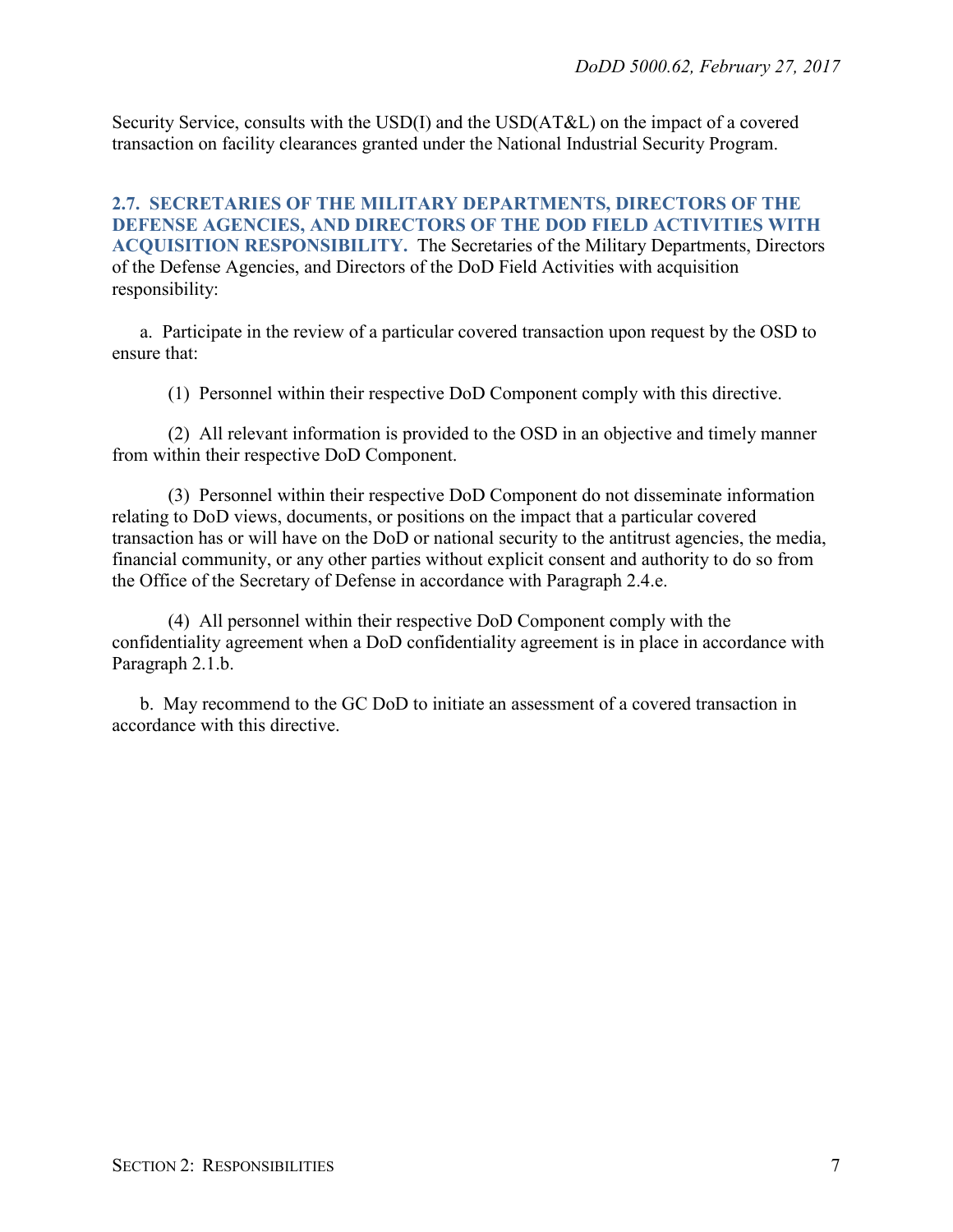## **GLOSSARY**

### <span id="page-7-1"></span><span id="page-7-0"></span>**G.1. ACRONYMS.**

| DASD(MIBP)          | Deputy Assistant Secretary of Defense for Manufacturing & Industrial<br>Base Policy                                 |
|---------------------|---------------------------------------------------------------------------------------------------------------------|
| DGC(A&L)            | Deputy General Counsel for Acquisition and Logistics                                                                |
| GC DoD              | General Counsel of the Department of Defense                                                                        |
| USD(AT&L)<br>USD(I) | Under Secretary of Defense for Acquisition, Technology and Logistics<br>Under Secretary of Defense for Intelligence |

<span id="page-7-2"></span>**G.2. DEFINITIONS.** Unless otherwise noted, these terms and their definitions are for the purpose of this issuance.

**antitrust agencies.** The Antitrust Division of the Department of Justice and the Federal Trade Commission.

**assessment.** The procedures by which the DoD position relative to a particular covered transaction is developed.

**covered transaction.** An actual or proposed merger, acquisition, joint venture, strategic alliance, or investment involving a major defense supplier.

**major defense supplier.** Any prime contractor or subcontractor that the Secretary of Defense, the Deputy Secretary of Defense, the USD(AT&L), or the DASD(MIBP) designates as a main source of supply, including any firm that supplies or could supply goods or services directly or indirectly to the DoD or any company with technology potentially significant to defense capabilities. The following classes of contractors are considered major defense suppliers without the need for specific designation:

Any current prime contractor of a major system as defined in Subsection 2302(5), Title 10, United States Code.

Any current prime contractor, under a contract awarded pursuant to Subsection  $2304(c)(3)$ , Title 10, United States Code, for reasons described in clause (A) of that subsection.

<span id="page-7-3"></span>**responsible antitrust agency.** The antitrust agency responsible for reviewing the covered transaction.

### **REFERENCES**